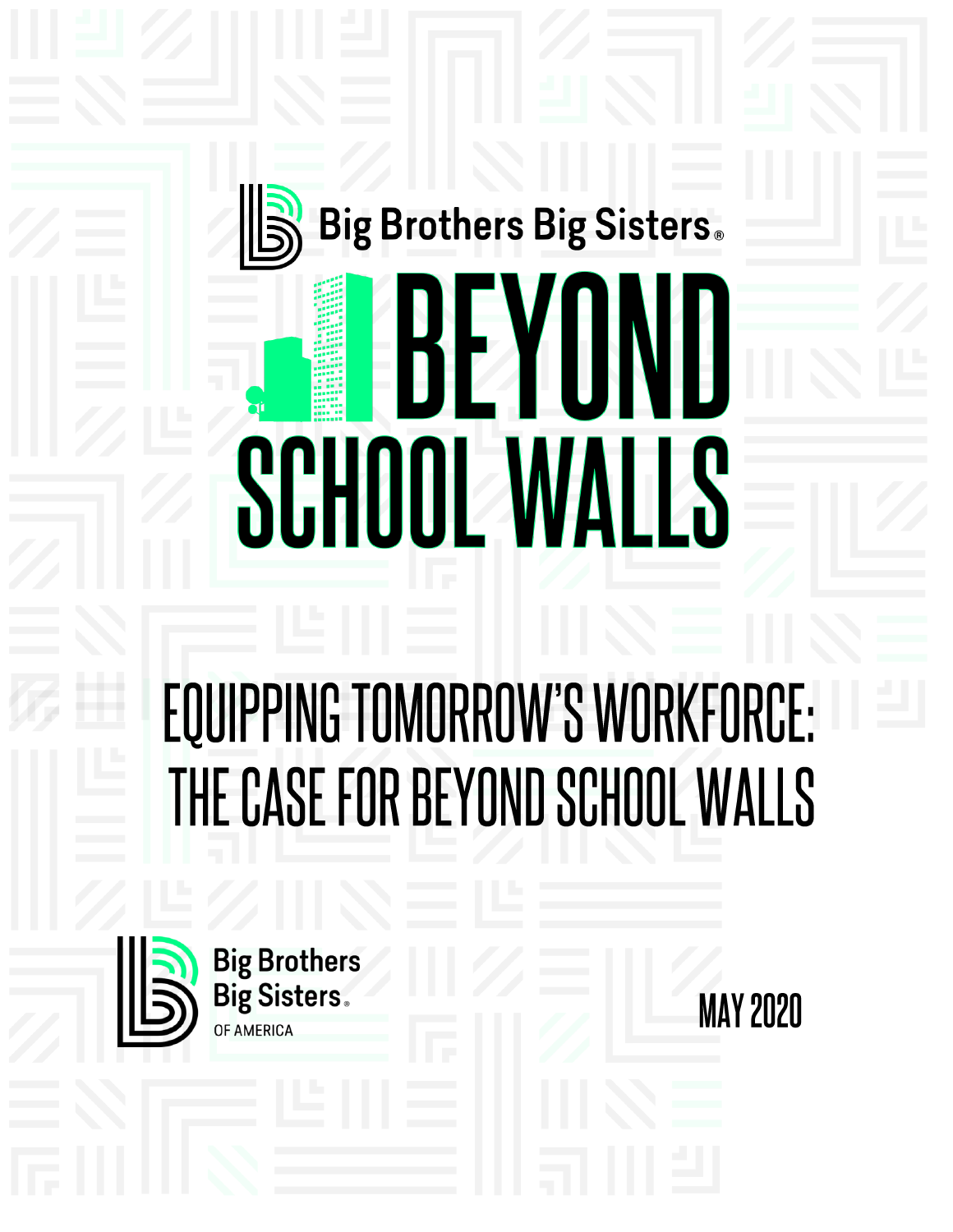# **TABLE OF CONTENTS**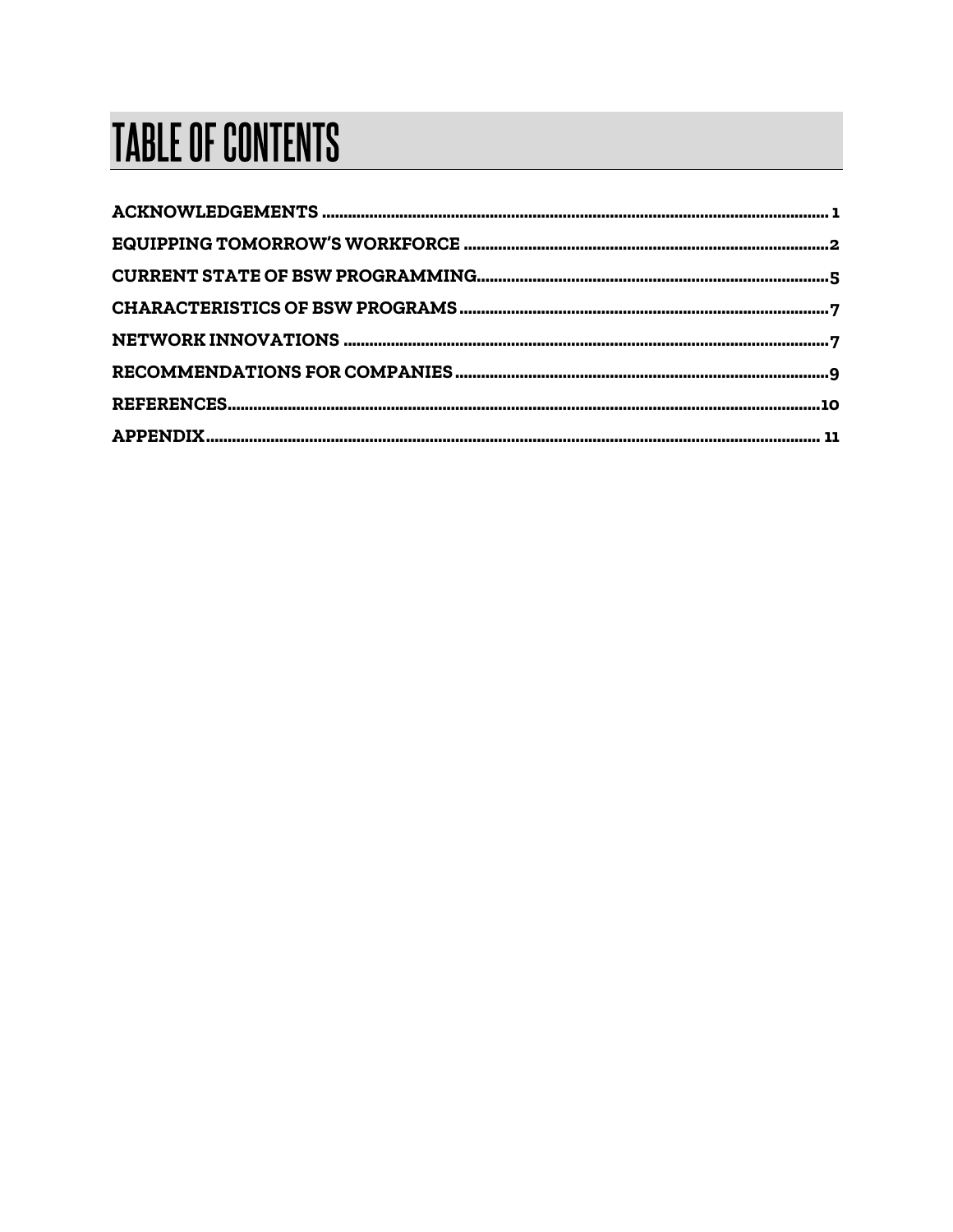# <span id="page-2-0"></span>ACKNOWLEDGEMENTS

### **AUTHORS**

- Katie Cruikshank, Grants Project Manager
- Tim Pehlke, Program Design Manager

### **CONTRIBUTORS**

- Hillary Bardwell, Director, Foundation Grants
- Louis Garcia, Director, Program Innovation & Effectiveness
- Jessica Mitchell, Ph.D., Associate Director, Research and Evaluation
- Rebecca Porzig, Project Analyst

We would also like to thank the following BBBS professionals for contributing to *Equipping Tomorrow's Workforce: The Case for Beyond School Walls*.

#### *BBBS of the Central Carolinas (NC)*

Stephanie Cummins

*BBBS Columbia Northwest (OR)* Beach Pace

*BBBS Independence (PA)* Stephanie Gilmour Michele Molano

#### *BBBS of Metropolitan Chicago (IL)*

Kelly Walter Brad Whitlock

*BBBS of Southwest Michigan (MI)* Carmen James

#### *BBBS of New York City (NY)*

Michael Coughlin Jeff Elgart Elizabeth Lee Elizabeth Ring

#### *BBBS of Northeast Florida (FL)*

Sara Alford Beverly Filer

#### *BBBS of Orange County (CA)* Keith Mataya Jessica Romley

For questions or comments about this report please contact foundations@bbbsa.org.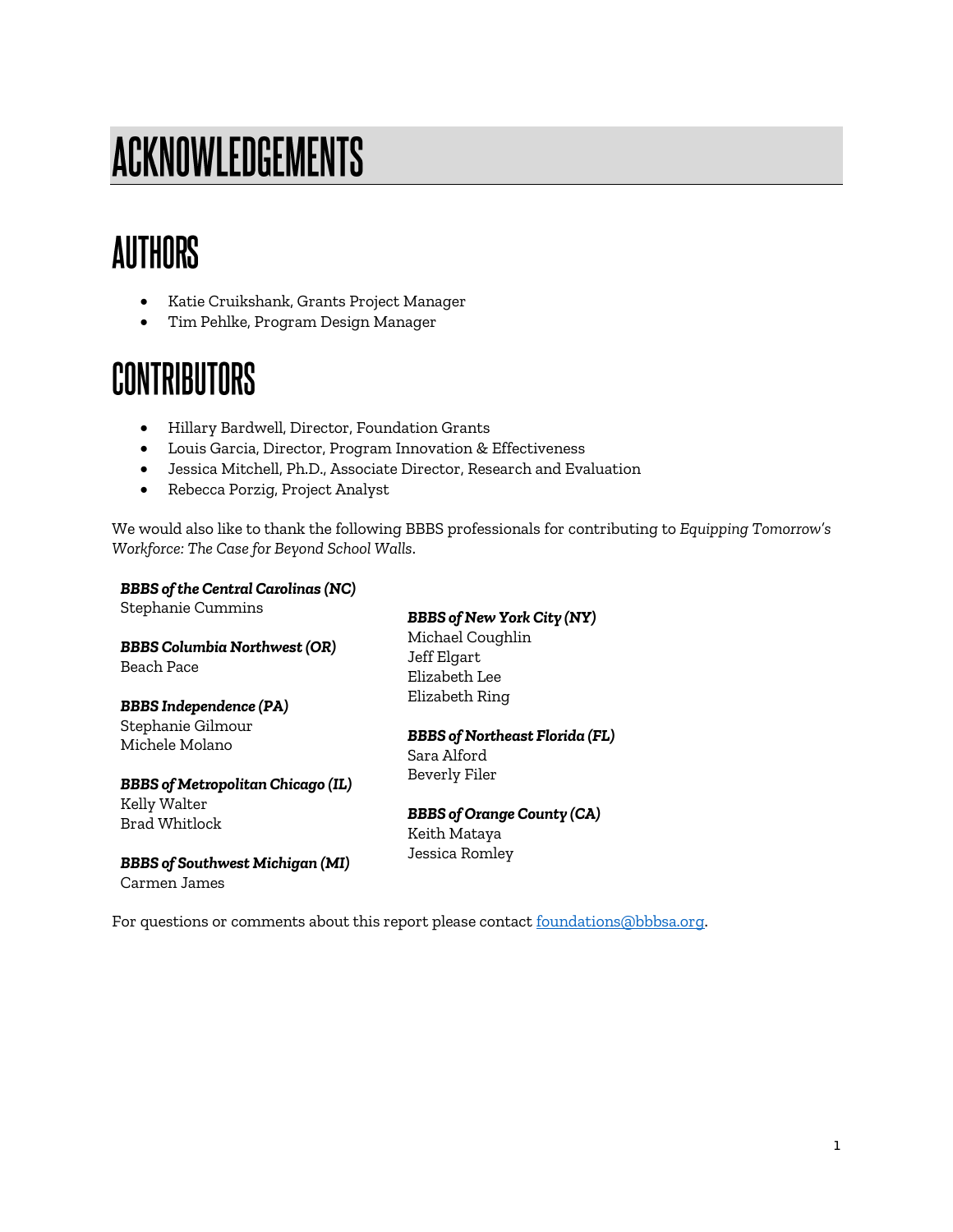## <span id="page-3-0"></span>**EQUIPPING TOMORROW'S WORKFORCE**

*Problem: Worldwide, about 40% of employers find it difficult to recruit people with the skills they need for their businesses (The Learning Generation: Investing in Education for a Changing World 2016).* 

*Solution: Mentoring can be an integral part of the solution in both better preparing youth for high-demand careers and offering employers a means of engaging and retaining their talented staff.* 

Since 1904, Big Brothers Big Sisters of America (BBBSA) has been the national leader in developing high-quality, meaningful, one-to-one mentoring relationships between youth and caring adults. Traditional Big Brothers Big Sisters (BBBS) programs offer youth many benefits, including gains in academic performance and reductions in serious school infractions (Herrera et al., 2007); however, traditional programming may be insufficient in preparing youth for careers if there is not an intentional focus on professional development.

Workplace mentoring (referred to in this report as "Beyond School Walls" or "BSW," which is the name BBBSA uses for all workplace mentoring programs, in honor of our ten-year partnership on this project with Comcast NBCUniversal) addresses this gap by engaging a cohort of youth (typically middle- or high-school aged) in an office setting for regular, one-to-one meetings with their Big, a professional from within the partner company. Youth learn firsthand the skills (e.g., financial literacy, STEM, social-emotional skill development) they would need to succeed in the partner company and can explore career options that may have otherwise been unknown to them.

#### **FEATURED PARTNER: COMCAST NBCUNIVERSA**



**Comcast NBCUniversal** partners with BBBS on Beyond School Walls (BSW), the network's largest workplace mentoring program. Started in Philadelphia in 2008, the program has grown to serve over 350 youth annually across 14 markets. Through their involvement with BSW, youth learn digital inclusion and workforce readiness skills in the context of one-to-one mentoring relationships. The partnership has brought BBBS media exposure, board support, and national event sponsorship, while Comcast has benefited from additional opportunities to engage employees and develop the future workforce.

**What motivated you to become a Big?** *(Source: Comcast BSW employee survey)*

"I was…motivated by the change I saw in other Bigs. The Littles aren't the only ones that are positively impacted by BBBS."

"[BSW is a] good way to give back to the community as part of my company program."

"At the recommendation of my colleagues I decided to apply at the beginning of this year, and I am so glad I did!"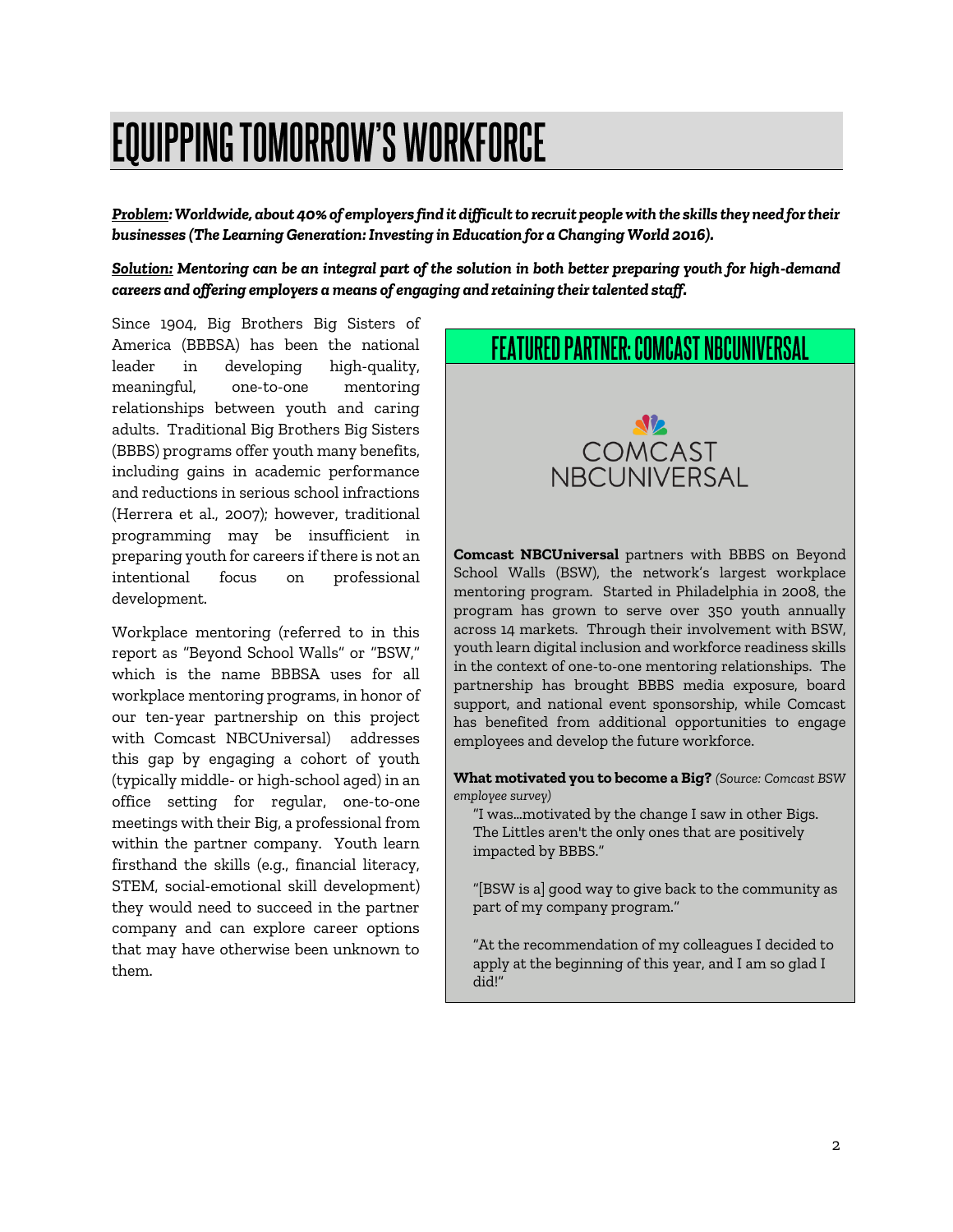### **BENEFITS TO THE EMPLOYER**

Once employers do find their ideal candidates, they must then contend with the facts that the number of employees voluntarily leaving their jobs has grown year-over-year, and the global costs of employee turnover will increase to \$680 billion in 2020 (Mahan, Nelms and Bearden 2018).

*Turnover costs for U.S. companies will increase to \$680 billion in 2020 (Mahan, Nelms and Bearden 2018)*

Among the millennial population (those employees born between 1979 – 2001), the stance their employer takes on corporate social responsibility factors significantly into their decision to start working with or continue working with—a particular employer. In fact, 56% of millennials are likely to refuse working with a company that is not socially or environmentally responsible, and 64% reported that working for companies that were socially or environmentally responsible strengthened their loyalty to their employer (The 2006 Cone Millennial Case Study 2006).

- *Employee turnover is 39% lower among employees who volunteer time (Benevity, 2018).*
- *Employees who give or volunteer with the greatest intensity are the least likely to leave their job (Benevity, 2018).*
- *For every additional 100 hours of volunteering, the number of skills employees report acquiring increases by 17% (Booth, Park and Glomb 2009).*
- *Employers can help prepare the future workforce (the Littles) and give their exceptional staff members a chance to develop key leadership skills. They can also begin training their future workforce by partnering with the BBBS agency to create a curriculum that focuses on the competencies necessary for success in their industry.*

### **BENEFITS TO THE YOUTH**

The structure of workplace mentoring speaks to an unmet need for many of our youth: the ability to explore the plethora of career opportunities that could be available to them with education, training, and support. Far too often, young professionals enter the workforce lacking the requisite knowledge their chosen professions require. A recent report from ACT, an organization that develops a widelyadministered standardized test used for college admission in the U.S., found that only 26% of students taking their test are likely to have the work readiness skills needed for more than nine out of 10 jobs profiled in their JobPro database (ACT 2018). Additionally, while 78% of students surveyed indicated that they wanted to go to college, **just 45% felt they were ready for college or a career** (Learning from Student Voice: Most High Schoolers Feel Unprepared for College and Careers 2016), and 39% reported that their formal schooling did not prepare them for the job they wanted (Preparing Tomorrow's Workforce for the Fourth Industrial Revolution 2018).

- *Over 50% of high school juniors report schools do not adequately help match their interests to potential jobs or advise on steps to secure a desired career (U. S. Chamber of Commerce Foundation, 2016). BSW can show youth career options that they may be unaware of and immerse them in a workforce environment where they can learn what they must do to prepare for jobs in their industries.*
- *Mentors guide youth to early career jobs that are rewarding (McDonald & Lambert, 2014).*
- *Youth perceive themselves as gaining high confidence and successfully developing both hard and soft skills as a result of formal work-based mentoring (Hagler & Rhodes, 2019).*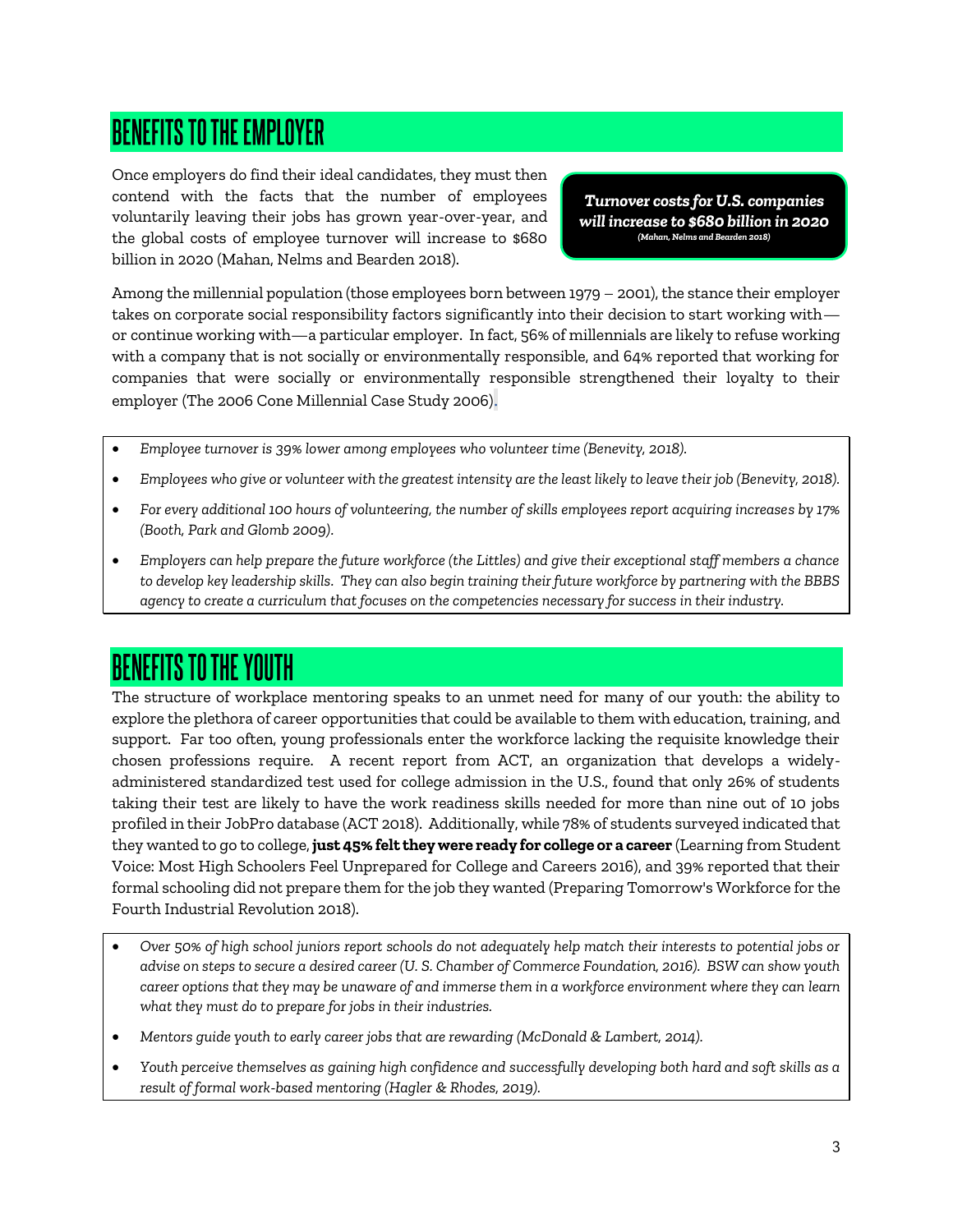

*Through the Beyond School Walls program, I was paired with Nafis. During one of our many conversations, we discussed his dreams, and he told me he wanted to be a boxer. We talked a lot about how he plans to achieve that goal and the sacrifices he needs to make. We also talked a lot about other avenues he could pursue, like college or the military, and I was able to open his eyes to other options." -Big Brother Roger, BBBS of Metro Atlanta 1*

*I would come to a realization that he wanted me to have options so I wouldn't close myself f from other opportunities. He knew my mind was set on only one thing and I was blind and from other opportunities. He knew my mind was set on only one thing and I was blind and couldn't see what could happen if my life doesn't go into that lane. In life anything could happen; maybe I don't get what I want. That's why I should have a plan B … This taught me that maybe my obsession on one thing could have other doors closed for me." -Little Brother Nafis, BBBS of Metro Atlanta*

#### **FEATURED AGENCIES:**

### BBBS OF NEW YORK CITY | BBBS OF ORANGE COUNTY & THE INLAND EMPIRE

**BBBS of New York City (New York, NY)** partners with 70 corporate partners to serve approximately 900 youth. Leading partners include American Express, Bloomberg, and Moody's. The agency has been at the forefront in developing and implementing innovative programming in the after-school space through a curriculum emphasizing social-emotional skills, leadership development, teamwork, and communication.

In 2018, BBBS of NYC reported that 98% of BSW Littles graduated high school on time (the city-wide average is 74%). In addition, 96% reported being more comfortable working with people and 85% reported improvement in their public speaking skills (BBBS of New York City, 2019).



*Moody's is proud to foster a culture of community service and civic engagement, and this program was driven from its inception by Moody's employees seeking to help eliminate the achievement gap for young men of color […] We hope that the dedication of Moody's employees will have a positive impact on the lives of the participants and help build a pipeline of future leaders in our community."*

-Frances Laserson, Former President of The Moody's Foundation

**BBBS of Orange County & the Inland Empire (Santa Ana, CA)** partners with seven corporations in the Southern California region. Students begin as sophomores and go on to complete a three-year program focused on engagement and personal development. Graduates have the option of continuing their involvement through the Destination Future program, a college and career readiness program.



*We spend most of our days working long hours, so having these children come to our building helps us feel like we are a part of the community. For those of us who do not have children yet, it makes us feel like we are helping add positivity to a child's life."*

-Olivia Albrecht, Head of ESG Business Strategy,  $PIMCO<sup>2</sup>$ 

<sup>&</sup>lt;sup>1</sup> (Source: <u>https://www.uschamberfoundation.org/blog/post/beyond-school-walls-combining-mentorship-job-learning)</u>

<sup>2</sup> (Source[: https://patch.com/california/newportbeach/pimco-employees-become-bigs-to-needy-oc-kids](https://patch.com/california/newportbeach/pimco-employees-become-bigs-to-needy-oc-kids))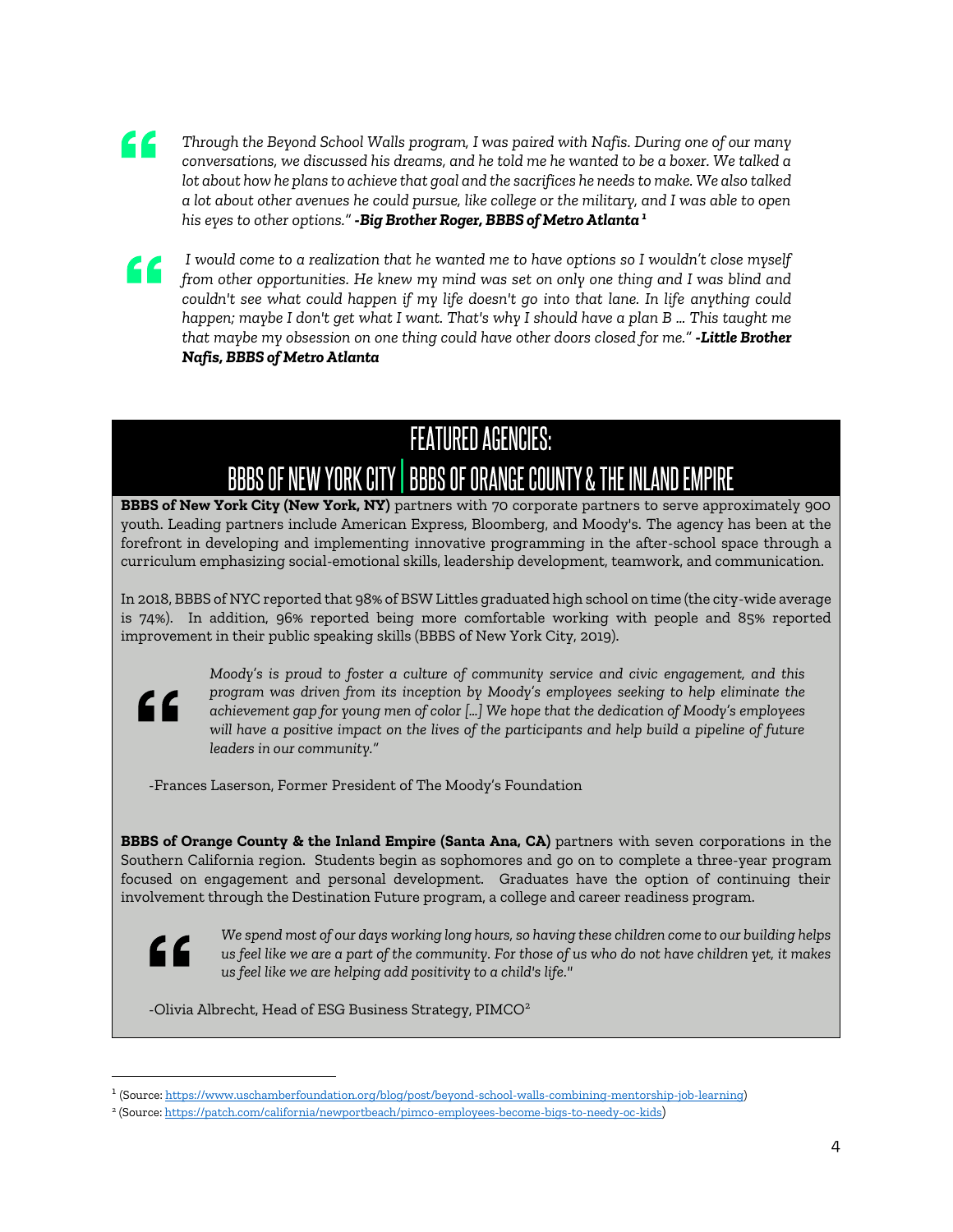## <span id="page-6-0"></span>**CURRENT STATE OF BSW PROGRAMMING**

This section includes data from th[e 2020 BBBSA Network Snapshot Survey.](https://bbbsconnect.sharepoint.com/pages/2020%20Network%20Snapshot.) The survey was released in January 2020 and includes responses from 162 agencies, representing 60% of our entire BBBS network. Results from the 2020 BBBSA Network Snapshot Survey indicate that BSW initiatives have become increasingly popular within our network. In the 2017 innovation survey, 44 respondents indicated their agency offered workplace mentoring. Now, four years later, that number has grown to 52 agencies (an 18.2% increase), indicating nearly one out of every five of our agencies has a workplace mentoring program.



#### *Figure 1: BSW Programs by Agency Size*

Most agencies (43.4%) offering BSW programming are considered "large" (serve at least 1,500 children annually).

#### *Figure 2: Number of Youth Served by Agency*

Half of the agencies offering BSW programming are serving 50 or fewer youth annually through BSW. Only five agencies (10%) reporting serving more than 500 youth through these programs. In some instances, BSW programming is provided through a group mentoring model.

#### *Figure 3: Program Delivery Model*

Not surprisingly, the overwhelming majority (84.9%) of BSW programs are Site-Based or Site-Based Facilitated.<sup>3</sup> The cohort model and the emphasis on college and career readiness make school partnerships ideal for delivering this program format.



<sup>&</sup>lt;sup>3</sup> Youth in Site-Based matches meet their mentors at a specific location for the duration of their match (e.g., school, workplace, community center). Their interactions are not always guided by a BBBS staff person. Site-Based Facilitated programs involve the BBBS staff member, who is usually responsible for planning sessions or activities for matches.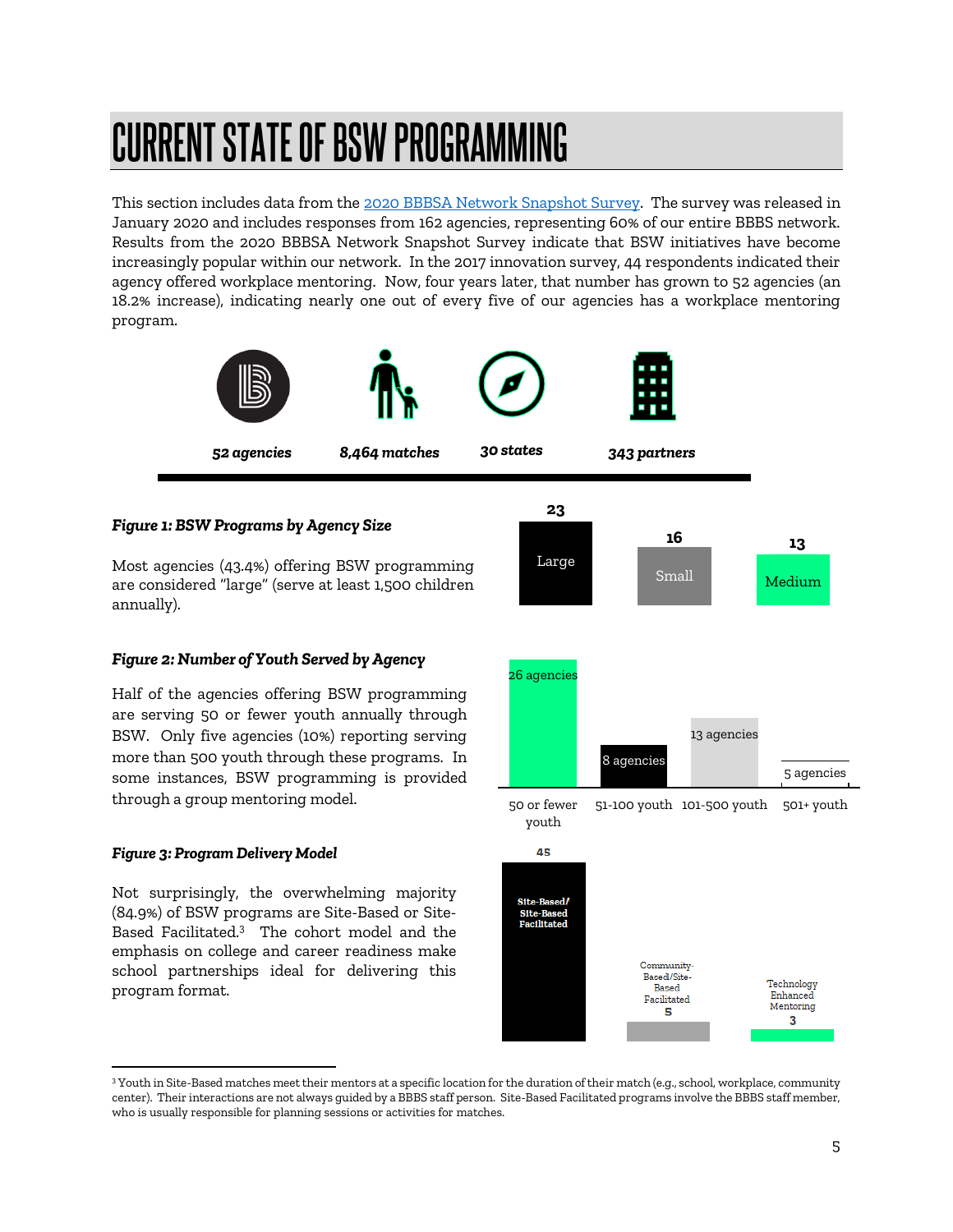#### *Figure 4: Industry of Workplace Partners*

Across the BBBS network, a total of 343 employers are engaged in BSW programming, including 29 Fortune 100 employers (refer to Appendix A for a list). Such programs involve employers from a variety of different industry groups, including the financial sector (98 employers), travel and leisure (49 employers), public sector (49 employers), business services (47 employers), and healthcare (42 employers). The largest national BSW partner is Comcast NBCUniversal, which supports 350 matches across 14 sites annually.





#### \* recoded from write-in responses



#### *Figure 5: Curricula Used in BSW Programs*

Among agencies that do use a specific curriculum, career development and social-emotional learning skills are the most popular.

*Figure 6: Intended Age Groups for BSW* 

When asked the age group(s) that agencies tended to recruit for BSW programming, the most popular answer was youth ages 13 – 16 years old, followed by youth ages 9

*Programs*

– 12 years old.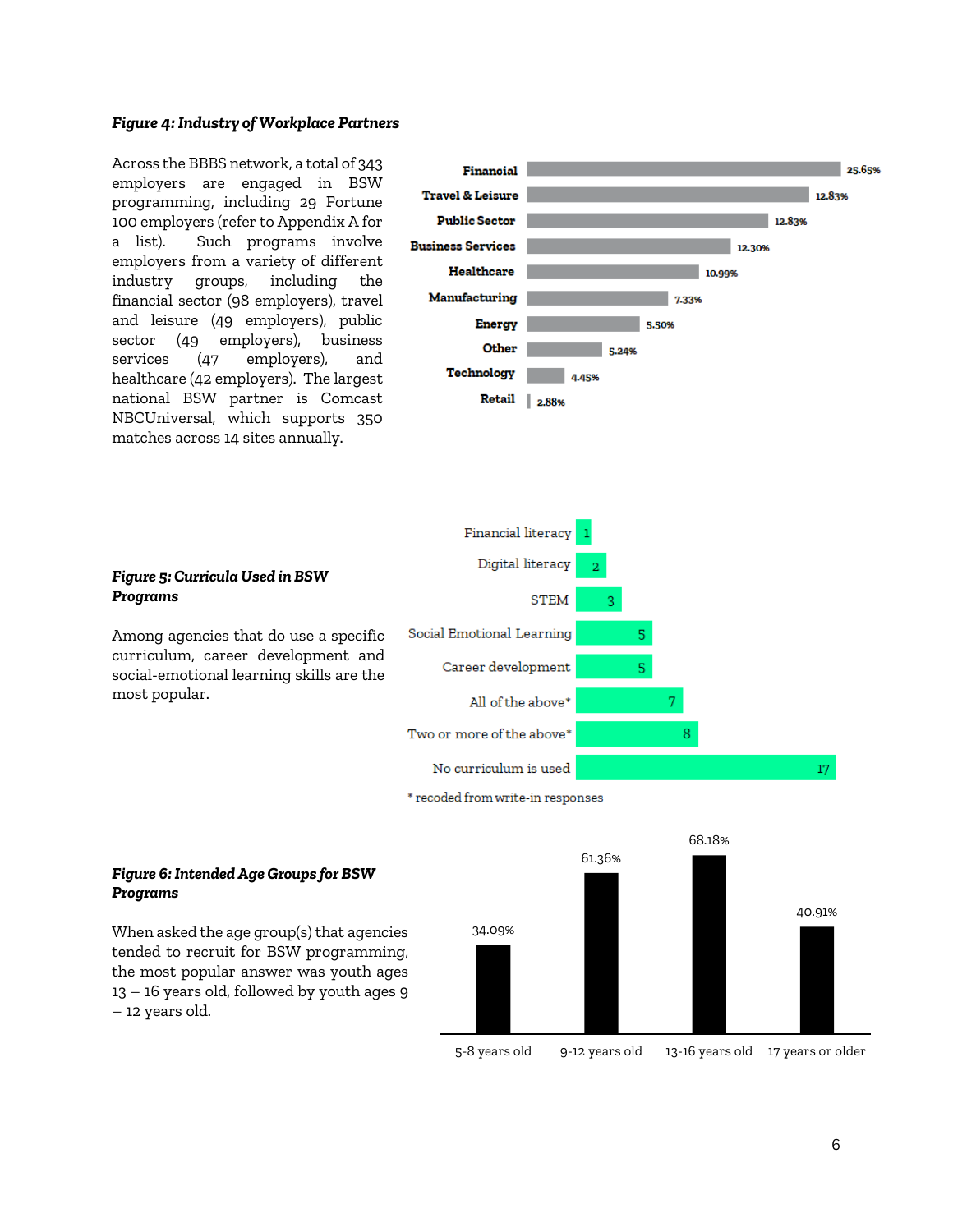# <span id="page-8-0"></span>**CHARACTERISTICS OF BSW PROGRAMS**

BSW is a flexible model that allows agencies to create or adapt curricula that align with the strategic direction of partners. This requires a collaborative effort among the corporate partner, the school, and the BBBS agency. BSW programs share the following characteristics:

- Littles (mentees) are engaged in a one-to-one mentoring relationship with a business professional
- Matches tend to participate in a cohort model with their peers and eventually "graduate" from the program
- Match meetings occur on at least a monthly basis during the school year, typically where the Big (mentor) works
- The Big and Little participate in educational programming focused on workforce development, including career exploration, professional skill development, and teambuilding activities

### <span id="page-8-1"></span>**NETWORK INNOVATIONS**

To align their programming with the strategic priorities of both their schools and corporate partners, several BBBS agencies have developed innovative activities or pursued creative ideas that are tailored to the specific needs of both partners. These are included below and may be adapted by agencies looking for ways to utilize the resources available to them within their communities.

In addition to in-person match meetings, several BSW agencies have identified tools and resources that matches can utilize to connect virtually when face-to-face contact may not be possible. A listing of these resources can be found in Appendix B.

**BBBS Independence (Philadelphia, PA)** currently has 27 workplace mentoring partners serving over 600 matches. The agency has developed decade-plus partnerships with Comcast NBCUniversal, Urban Outfitters, and Wawa. Employers benefit from the Pennsylvania Educational Improvement Tax Credit program, which encourages employers to invest in local educational programming. More recently they have worked with VideoRay, a manufacturer of underwater camera equipment on a middle school program. Participants build and test their own underwater camera through this interactive STEM program.

*I have known my Big Brother for 2 years. Since I met George, I haven't been shy meeting new people. My Big Brother helps me do my homework. He tells me to do the right thing. The best thing about George is that he's a great guy and cool to hang out with. I would never want to leave George. He's like my real brother." -Little Brother Raquon<sup>4</sup>*

**BBBS of the Capital Region (Harrisburg, PA)** partners with Capital Blue Cross and Deloitte to provide workplace mentoring to high school aged youth. The program operates in a cohort format, with a group of classmates remaining involved with the program throughout their high school years. The program utilizes a base workforce development curriculum with the flexibility for adaptation to meet the

<sup>4</sup> *[\(www.videoray.com/bbbs#!BBBS\\_Group\)](http://www.videoray.com/bbbs#!BBBS_Group)*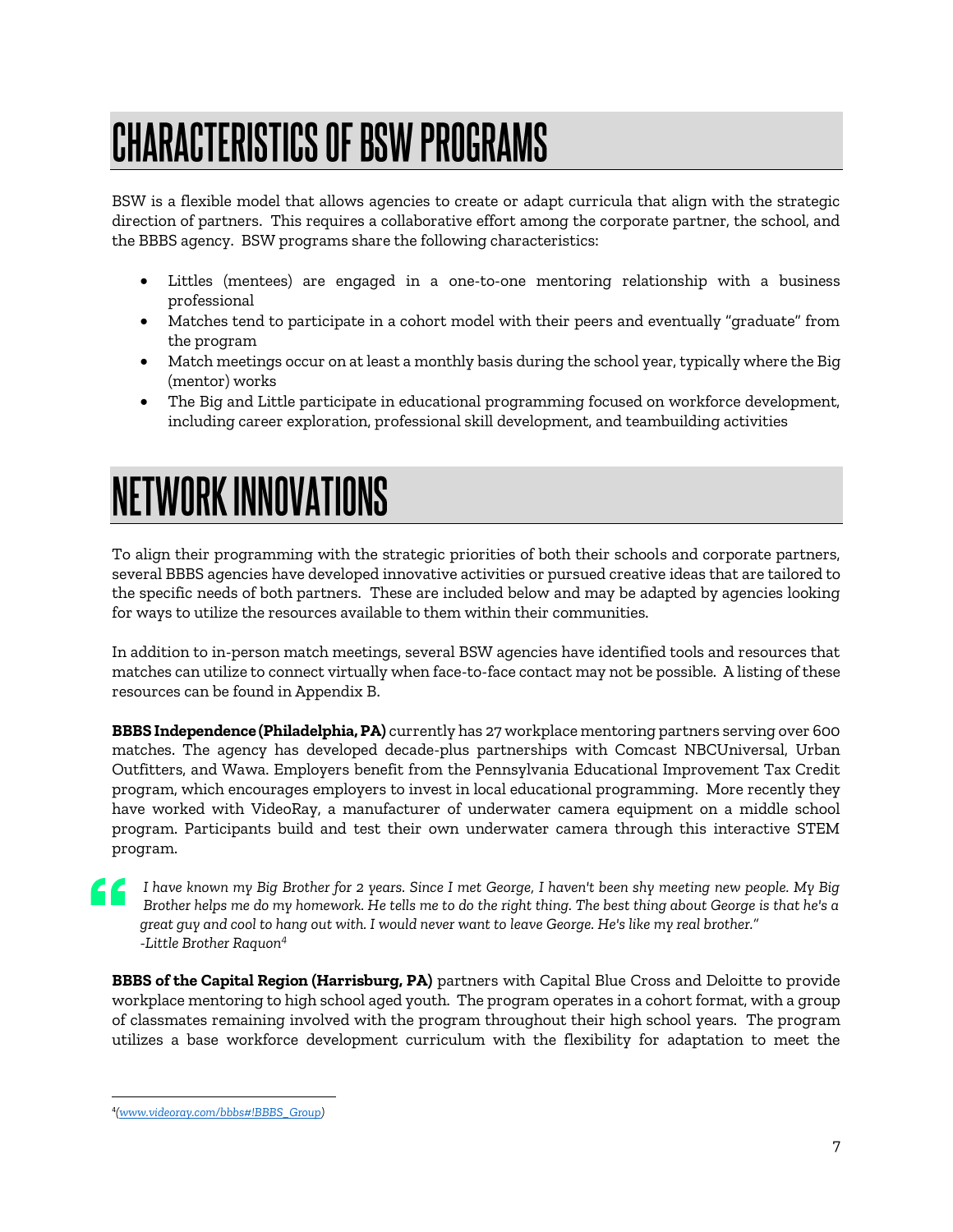priorities of individual employers. It has generated continued interest among local schools, as it meets their state mandated requirement to offer workforce development programming.

*Beyond School Walls has been a wonderful opportunity, not only for the students, but also our employees who volunteered to be part of this unique program. The mentoring relationships they have built with the students has been a positive, rewarding experience."* 

*-Gary D. St. Hilaire, President and CEO, Capital BlueCross*

**BBBS of the Central Carolinas (Charlotte, NC)** partners with employers in the healthcare and financial sectors to serve 150 matches per year. They have successfully leveraged this expertise by developing customized industry specific curricula (for example, financial services partners use their specialized financial literacy content).

*Quicken Loans is a for-more-than-profit company, meaning we reinvest our success back into our communities, that's why we're focused on educating youth, driving job growth and increasing opportunity for all in Charlotte. Our team members are passionate about working with Big Brothers Big Sisters to mentor local children. We value this organization as we continue to live at the intersection of doing well by doing good." -Dave Schroeder, Senior Vice President, Quicken Loans Mortgage Services<sup>5</sup>*

**BBBS of Southwest Michigan (Kalamazoo, MI)** serves 100 youth through partnerships with 12 employers. They have found that the program provides an attractive option for employers who want to provide social responsibility programming without leaving their worksite. They provide matches with a self-directed curriculum to work through during their time together.

*Working with BBBS is our way of creating an ongoing legacy. Plus it is a great team engagement tool and it's fun!"*

*-Andrea A. Montecchi, Director of Supply Chain Relationship Management, Stryker Instruments<sup>6</sup>*

**BBBS of Northeast Florida (Jacksonville, FL)** currently has 10 workplace mentoring partners serving 250 youth. The agency has enjoyed success partnering with career academies to connect students with mentors at employers of interest. Through their relationship with Florida Department of Law Enforcement youth attending a public safety academy participate in a mock crime lab. The agency works with General Electric employees to facilitate a bridge building project activity with matches that spans the entire semester. They also work with the defense contractor LSI to host a helicopter simulation with Air Force ROTC students enrolled in the program.

44

*"This is an exciting program not only for my students … but for the community. Again, it allows them to get more into critical thinking skills, more communication, more collaboration. It allows them to look beyond the school walls and see what's out there for them to do after they are finished high school, going to college, and then decide what career choice they want to go into,"* 

*-Dr. Gregory D. Bostic, Jean Ribault Senior High School Principal<sup>7</sup>*

**BBBS Columbia Northwest (Portland, OR)** has 11 corporate partnerships that serve 141 youth.The agency views workplace mentoring as an opportunity to develop relationships that translate to higher levels of giving (e.g., gala sponsorships). Partners include Nike, Comcast NBCUniversal, Kaiser Permanente, and Wells Fargo.

<sup>5</sup> [\(https://bbbscentralcarolinas.org/wp-content/uploads/BBBSNews\\_Nov2017\\_WebLayout.pdf\)](https://bbbscentralcarolinas.org/wp-content/uploads/BBBSNews_Nov2017_WebLayout.pdf)

<sup>6</sup>*[http://www.bbbsmi.org/2017/11/08/stryker-employees-interns-champion-bbbs-cause/\)](http://www.bbbsmi.org/2017/11/08/stryker-employees-interns-champion-bbbs-cause/)*

<sup>7</sup> *[https://www.news4jax.com/positively-jax/2020/01/24/ribault-high-school-takes-mentoring-beyond-school-walls/\)](https://www.news4jax.com/positively-jax/2020/01/24/ribault-high-school-takes-mentoring-beyond-school-walls/)*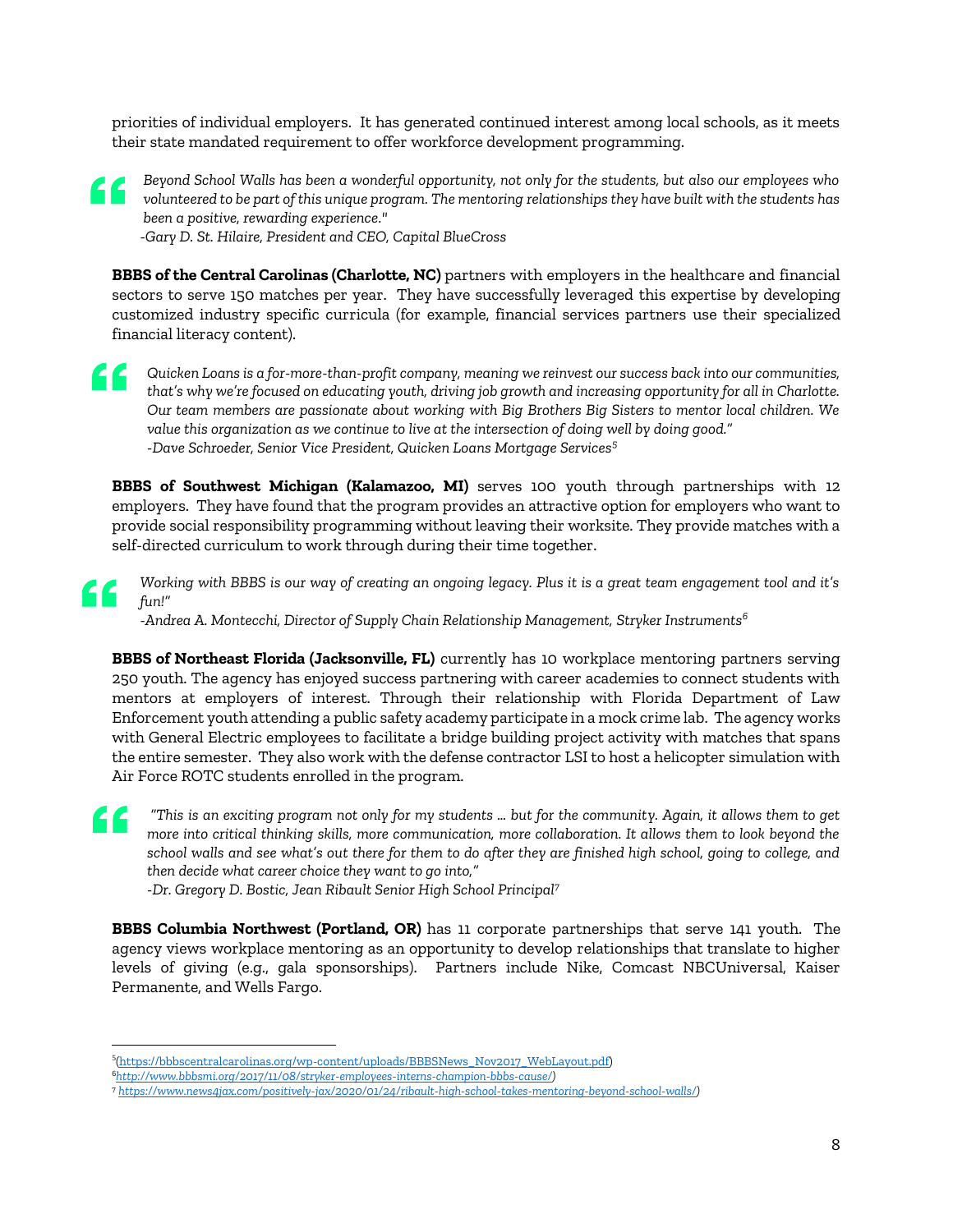*When corporations connect with Big Brothers Big Sisters, it helps with recruitment because people want to be involved with organizations that want to give back … It helps with retention. People want to stay in organizations that give back. And it helps with team building. When you have people from different parts of an organization in this room that would normally never work together, it strengthens the organizational culture." -Beach Pace, CEO, BBBS Columbia Northwest<sup>8</sup>*

**BBBS of Metropolitan Chicago (Chicago, IL)** serves 800 matches through 34 workplace mentoring partnerships. The agency has had success collaborating with the financial sector, where companies such as Bank of America and Wells Fargo are required to meet annual Community Reinvestment Act goals. They are currently exploring opportunities for multiple companies to partner together on programming



*Beyond School Walls fits well with Comcast's community investment focus, which includes promoting community service, expanding digital literacy, and building tomorrow's leaders." -Matthew Summy, Vice President of Government and Community Relations, Comcast Greater Chicago Region* 

### <span id="page-10-0"></span>**RECOMMENDATIONS FOR COMPANIES**

- 1. **Adopt a Classroom or School** It is recommended that companies work with students from a single grade or classroom (referred to as a cohort) who have the potential to be mentored over multiple school years.
- 2. **Make it Convenient** This program should be offered at a time and location that is convenient to employees. Where possible, employees should have the opportunity to volunteer during work hours without incurring additional personal expenses.
- 3. **Multiple Liaisons** Divide oversight of the program among multiple employees. It is recommended that a senior employee serve as the champion for the program. This individual would serve as a liaison to the executive team with responsibility for securing funding and access to employee volunteers. Another employee, typically from Human Resources or Community Relations, should manage program related logistics (e.g., reserving meeting space).
- 4. **Share Your Expertise** Companies are encouraged to integrate their employees' areas of expertise as a part of the overall curriculum. For example, a sales team could include lessons on communication-related topics such as public speaking. Refer to Network Innovation: BSW Programming section for examples.
- 5. **Partner with Career Academies**  Employers are encouraged to seek out partnerships with schools and other educational programs where students are pursuing careers in related fields. This allows employers the opportunity to identify and train the next generation of employees.
- 6. **Cost Share**  If the costs associated with mentoring an entire cohort are prohibitive, consider partnering with another employer in your area. This is ideal in situations where multiple companies share an office building with joint meeting space.

<sup>8</sup> *[\(https://www.columbian.com/news/2019/may/21/kaiser-big-brothers-big-sisters-match-staff-with-students-to-mentor/\)](https://www.columbian.com/news/2019/may/21/kaiser-big-brothers-big-sisters-match-staff-with-students-to-mentor/)*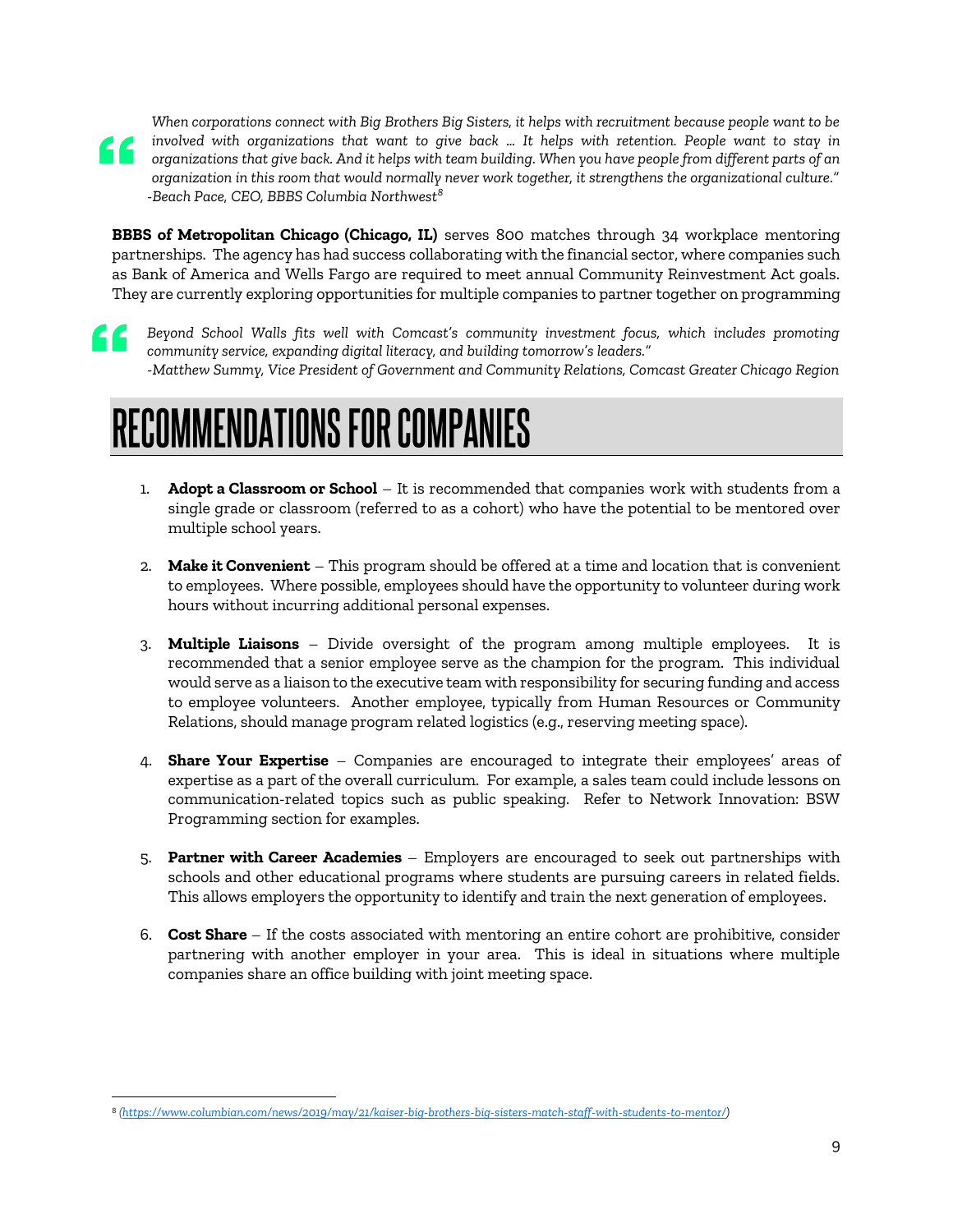# <span id="page-11-0"></span>REFERENCES

ACT (2018). *The Condition of College and Career Readiness National.* Retrieved <https://www.act.org/content/dam/act/unsecured/documents/cccr2018/National-CCCR-2018.pdf>

Bersin, J. (2013). Employee retention now a big issue: Why the tide has turned. Retrieved on March 4, 2020 from [https://www.linkedin.com/pulse/20130816200159-131079-employee-retention-now-a-big](https://www.linkedin.com/pulse/20130816200159-131079-employee-retention-now-a-big-issue-why-the-tide-has-turned/)[issue-why-the-tide-has-turned/.](https://www.linkedin.com/pulse/20130816200159-131079-employee-retention-now-a-big-issue-why-the-tide-has-turned/)

Benevity Labs (2018). *Goodness engagement study*. Retrieved March 4, 2020 from <https://insights.benevity.com/ebooks/giving-volunteering-link-to-employee-retention>

Booth, J.E., Park, K.W. and Glomb, T.M. (2009). Employer‐supported volunteering benefits: Gift exchange among employers, employees, and volunteer organizations. *Human Resource Management, 48,*  227

CONE (2006). *The 2006 Cone Millennial Case Study 2006*. Retrieved from <https://www.conecomm.com/research-blog/2006-millennial-cause-study>

Deloitte (2018). *Preparing Tomorrow's Workforce for the Fourth Industrial Revolution*. Retrieved from [https://www2.deloitte.com/global/en/pages/about-deloitte/articles/gx-preparing-tomorrow-workforce](https://www2.deloitte.com/global/en/pages/about-deloitte/articles/gx-preparing-tomorrow-workforce-for-the-fourth-industrial-revolution.html)[for-the-fourth-industrial-revolution.html](https://www2.deloitte.com/global/en/pages/about-deloitte/articles/gx-preparing-tomorrow-workforce-for-the-fourth-industrial-revolution.html)

Hagler, M. & Rhodes, J. (2019). Work-Based Mentoring Programs for Youth. In E. Dimeny (Ed), *Skilling Up: The Scope of Modern Apprenticeship* (pp. 133-144). Urban Institute: Washington, D.C.

Herrera, C., Grossman, J. B., Kauh, T. J., Feldman, A. F., & McMaken, J. (with Jucovy, L. Z.). (2007). Making a difference in schools: The Big Brothers Big Sisters school-based mentoring impact study. Philadelphia, PA: Public/Private Ventures.

The International Commission on Financial Global Education Opportunity (2016). *The Learning Generation: Investing in Education for a Changing World.* Retrieved from [https://report.educationcommission.org/report/.](https://report.educationcommission.org/report/)

Mahan, T. F., Nelms, D., Beardon, C. R., & Pearce, B. (2019). *2019 Retention Report*. The Work Institute, 6- 26. Retrieved from [http://info.workinstitute.com/retentionreport2019.](http://info.workinstitute.com/retentionreport2019)

McDonald, S. & Lambert, J. (2014). The Long Arm of Mentoring: A Counterfactual Analysis of Natural Youth Mentoring and Employment Outcomes in Early Careers. *American Journal of Community Psychology,* 54(3-4), 262-273.

U. S. Chamber of Commerce Foundation (2016). *Beyond School Walls: Combining Mentorship with On-the-Job Learning*. Retrieved from [https://www.uschamberfoundation.org/blog/post/beyond-school-walls](https://www.uschamberfoundation.org/blog/post/beyond-school-walls-combining-mentorship-job-learning)[combining-mentorship-job-learning.](https://www.uschamberfoundation.org/blog/post/beyond-school-walls-combining-mentorship-job-learning)

Youth Truth (2016). *Learning from Student Voice: Most High Schoolers Feel Unprepared for College and Careers*. Retrieved from [https://youthtruthsurvey.org/college-and-career-readiness/.](https://youthtruthsurvey.org/college-and-career-readiness/)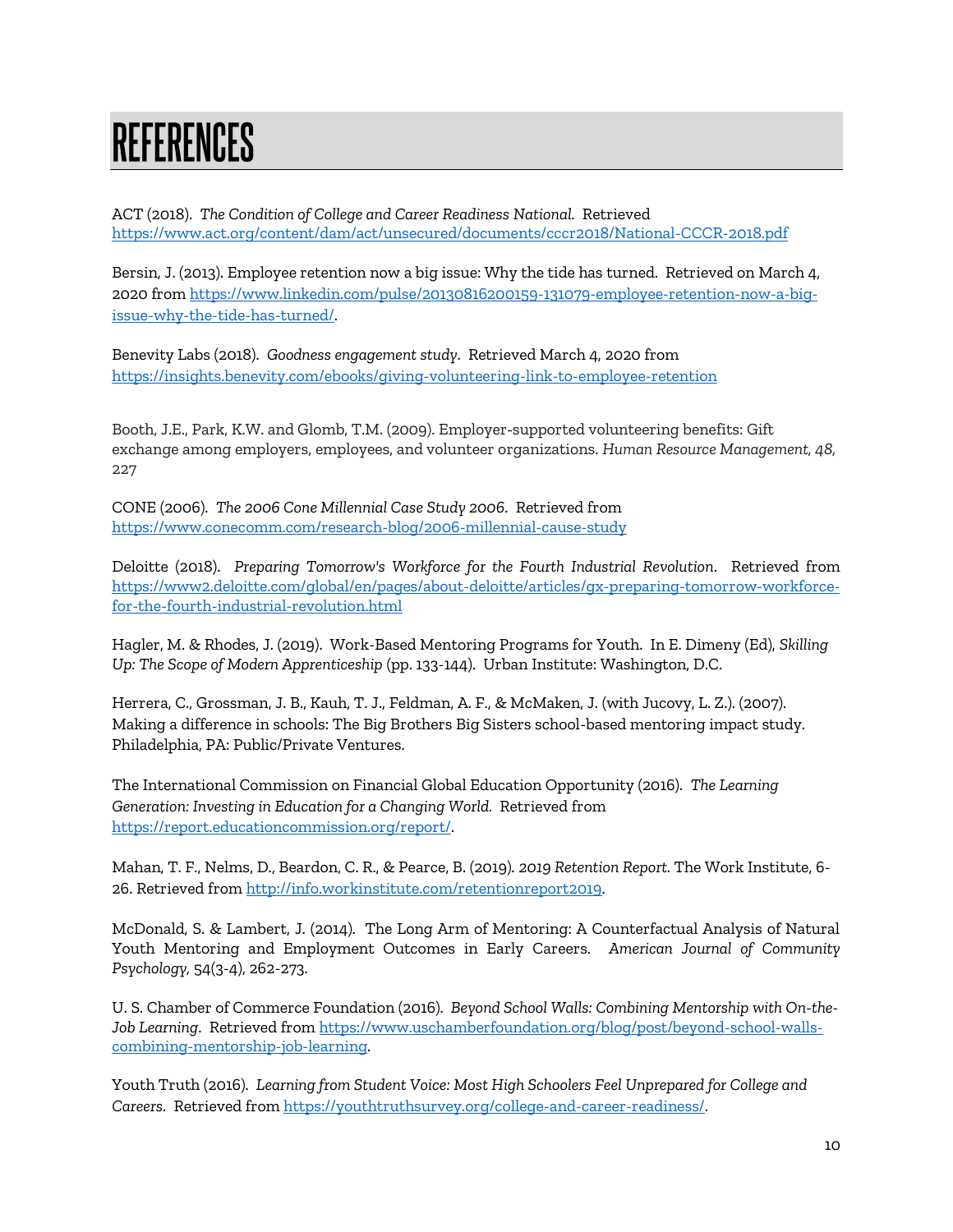# <span id="page-12-0"></span>**APPENDIX**

### **APPENDIX A: PARTNERSHIPS WITH FORTUNE 100 COMPANIES\***

| AbbVie                               | Ford Motor Company   | Morgan Stanley             |  |
|--------------------------------------|----------------------|----------------------------|--|
| Amazon                               | General Electric     | New York Life              |  |
| American Express                     | General Motors       | Nike                       |  |
| <b>Bank of America</b>               | Goldman Sachs        | PepsiCo                    |  |
| Capital One                          | Humana               | Pfizer                     |  |
| Cardinal Health                      | Johnson & Johnson    | <b>UPS</b>                 |  |
| Cigna                                | Lockheed Martin      | Verizon                    |  |
| Comcast NBCUniversal                 | Marathon             | <b>Walt Disney Company</b> |  |
| Exelon                               | Massachusetts Mutual | Wells Fargo                |  |
| FedEx                                | MetLife              |                            |  |
| * Fortune's list of companies (2019) |                      |                            |  |

For a full list of BBBS workplace partners contact **foundations@bbbsa.org**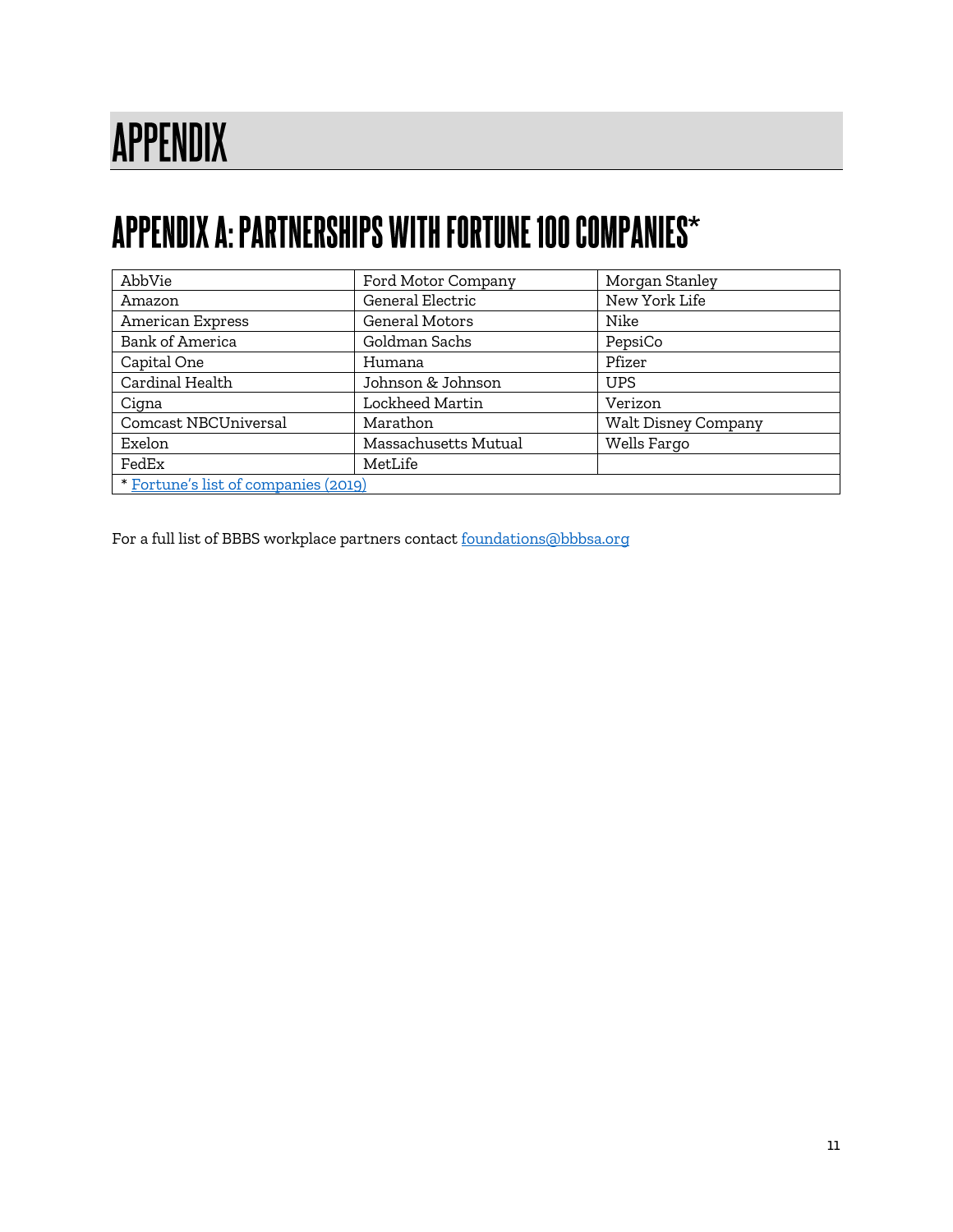



## APPENDIX B: VIRTUAL MENTORING: TIPS TO ENHANCE MATCH INTERACTIONS



| <b>WAYS TO CONTINUE COMMUNICATING*</b>                                                                                                       | <b>VIRTUAL ACTIVITIES FOR MATCHES</b>      | <b>SUPPORT FOR BIGS</b> |  |
|----------------------------------------------------------------------------------------------------------------------------------------------|--------------------------------------------|-------------------------|--|
| Phone/Text                                                                                                                                   | Make a meal (America's Test Kitchen)       | Continued match support |  |
| Rocket.Chat, Ez Texting, Facebook                                                                                                            | Homework help (List)                       | Check-in reminders      |  |
| Messenger Kids, What's App                                                                                                                   | Scavenger hunt (Education World)           | Online mentor training  |  |
|                                                                                                                                              | Craft activity (Happiness is Homemade)     | Virtual support group   |  |
| <b>Postal Mail</b>                                                                                                                           | Read a book (Libby, Hoopla)                |                         |  |
| Pen pals, mail activity packs to matches                                                                                                     | Concerts (List)                            |                         |  |
|                                                                                                                                              | Museum visit (List)                        |                         |  |
| Email                                                                                                                                        | Zoo visit (National Zoo, San Diego Zoo)    |                         |  |
| Pen pals                                                                                                                                     | Online games (PBS, Gamesgames.com)         |                         |  |
|                                                                                                                                              | Exercise (National 4-H, We Are Teachers)   |                         |  |
| Videoconference                                                                                                                              | Watch a movie (Kanopy)                     |                         |  |
| Zoom, Skype, GoToMeeting                                                                                                                     | Write a cooperative journal (Storybird)    |                         |  |
|                                                                                                                                              | Digital photography (National 4-H)         |                         |  |
|                                                                                                                                              | Puzzles (The Spruce Crafts)                |                         |  |
|                                                                                                                                              | Learn to dance (CLI Studios)               |                         |  |
|                                                                                                                                              | Learn to draw (Lunch Doodles)              |                         |  |
|                                                                                                                                              | Learn a new language (duolingo)            |                         |  |
|                                                                                                                                              | Learn coding (Code.org)                    |                         |  |
|                                                                                                                                              | Post curriculum/activities to Google Drive |                         |  |
| * These are pending parental permission. In instances where agency policy forbids contact outside of sessions for Site-Based matches, three- |                                            |                         |  |
| way phone calls with the Match Support Specialist and supervised virtual hangout sessions are options.                                       |                                            |                         |  |

*Special thanks to the Comcast Beyond School Walls sites (BBBS Columbia Northwest, BBBS of Greater Pittsburgh, BBBS Twin Cities, BBBS Independence, BBBS Lone Star, BBBS of Metropolitan Chicago, BBBS of Metropolitan Detroit, BBBS of Middle Tennessee, BBBS of Northeast Florida, Nutmeg BBBS, BBBS of Snohomish County, BBBS of Southern Arizona, and BBBS of the Sun Coast) for their assistance in developing this resource.*